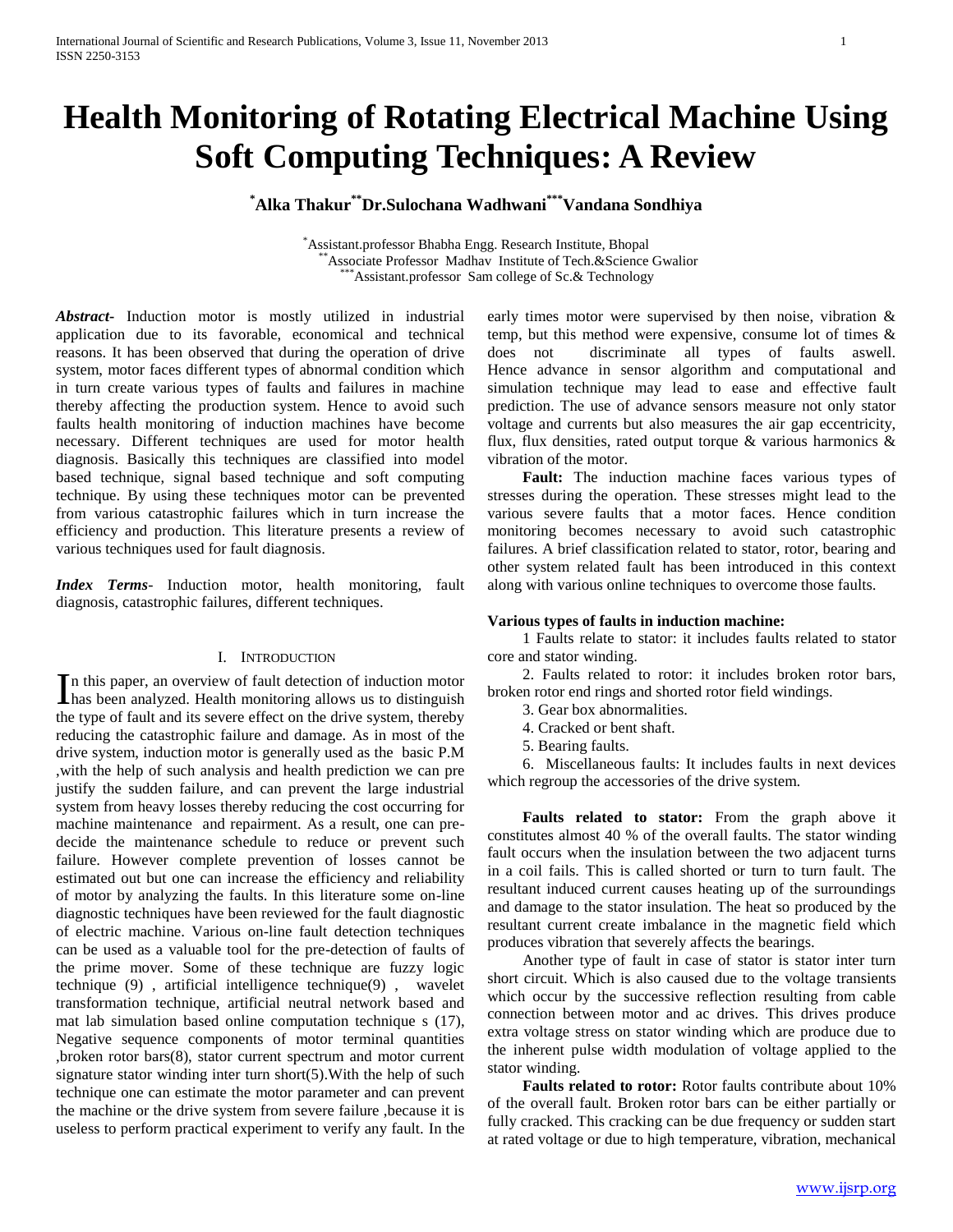stress caused by bearing faults and sometimes due to manufacturing defects. This broken rotor affects the motor health very severely.

 **Bearing faults:** A major portion of all the faults is bearing faults. It contributes about 40% of overall faults in the induction machine. The bearing used in the induction machine consists of an inner race and outer race with a set of balls on the rolling elements. Since ball bearing support the rotor, any bearing defect will produce a radial motion between rotor and stator of the motor.

Another problem caused by the bearing fault is the installation problem caused due to the imbalanced or improper alignment of the bearing onto the shaft. This produces false brinelling of the raceways thereby affecting the motor physically.

 **Gearbox abnormalities**: It also covers some percentage of the overall faults in the induction machine. Gearboxes may also give rise to current components of frequencies close to or similar to those of broken bar components. In gearboxes, load fluctuations on the gearbox and gear defects are two major sources of vibration. The main components in gear vibration spectra are the tooth-meshing frequency and its harmonics, together with sideband structures due to modulation effects. Sideband structures can be used as an important diagnostic symptom for gear fault detection. Hence, in order to perform a reliable diagnosis of a rotor winding for motors connected to a gearbox, the influence of gearbox components in the spectrum need be considered and analyzed.

 **Cracked or Bent shaft**: Bent shaft results in a rub between the rotor and stator, causing a serious damage to the stator core and windings.

 **Various soft computing techniques:-**With the help of soft computing technique, the analysis of fault becomes more accurate and easier. It gives an improved performance of the machine.Hence the validity of a simulation based database of the fault can be verified with this technique. Such an analysis can reduce the sudden machine damages .Hence these techniques prove to be a good tool for improved and efficient production system. Some of the techniques are summarized below.

 **Artificial Neural Network:** It is basically an artificial intelligent (AI) technique. ANN is a computational method of brain, which assumes that computation contribute over several sample units called neurons, which are interconnected and operate in parallel known as parallel distributed processing system. By using ANN in induction motor one can identify the particular phase of induction motor where the fault namely interturn short circuit fault occurs. Thus ANN synthesizes the interconnection between different input variables with output variables which indicate fault severity. These variables can be current, voltage or slip.

 **Fuzzy Logic system:** It involves making decision based on classifying signals into a series of fuzzy values rather than healthy or faulty. It is also known as an Artificial Intelligent Technique. Fuzzy logic allows combining fuzzy information from different signals together to make more accurate decision. The fuzzy sets are based on a set of rules whose value lies between 0 to 1. In case of induction motor, the fuzzy sub sets and corresponding membership function describe parameter amplitude. The fuzzy rules and member function are constructed by observing the data set.

 **Genetic Algorithm(GA):** It is also an artificial intelligent technique which is used to elect best set of feature set from the available set of features.GA are based on natural selection an natural genetics. Genetic algorithm use the reproduction, crossover and mutation operators.GA belongs to the optimization methods for solving set of non –linear equations and they do not need an initial guess for the unknowns,ie.. they do not require any problem-specific auxiliary knowledge such as derivative of the function

 **Wavelet Transform:** It is used for transforming analogue sensor signals into frequency spectra. Wavelets can model irregular data patterns such as impulse sound elements better than the Fourier transform. The wavelet transform is a frequency analyzing method which decomposes the signals into a set of non-sinusoidal reference waveforms. It is generally applied to pulse type waveform.

 **CBR:** Another artificial intelligence method is CBR methodology which has the ability to explicitly how example of solutions through past case and its dynamic and reversible storage base enables system performance to continuously be enhanced by adding new, and revising old cases. The CBR then itself naturally to fault diagnosis of machine by representing sensor data as the problem and the repair action as the solution. Once the fault is identified and repaired it is added to the to the case library. Finally the technician can make correct decision based on earlier classification of similar sensor signal.

 **Expert system**:-This artificial intelligence technique is based on knowledge of a human expert by representing a series of rules from which results can be conclude.ES is an important tool which is expressed as any combination of IF-THEN rule. It's an interference mechanism which manipulates the stored knowledge to produce the solution.

#### II. CONCLUSION

In this literature various technique namely, knowledge based systems, fuzzy logic, artificial neural network and genetic algorithm expert system and some online techniques for fault diagnostics of induction machines has been reviewed.

## III. FUTURE ASPECTS

Along with these soft computing techniques remote monitoring and use of multiple sensors can be more reliable and efficient.

#### **REFERENCES**

- [1] Maynard, K. P., and Trethewey, M., "Blade and Shaft Crack Detection UsingTorsional Vibration Measurements, Part 1: Feasibility Studies," Noise and Vibration Worldwide, December 2000, pp. 9-15.
- [2] R.Belmans and K.Hameyer, "Different approaches to the preventive Maintenance of induction motors.\*' in *ploc.lCEM'96,* pp. 423428, 1996.
- [3] M.E.H. Benbouzid, "A Review of Induction Motors Signature Analysis as a Medium for Faults Detection", IEEE Transaction on Industry Electronics, vol. 47, no. 5, Oct., pp. 984-993, 2000.
- [4] Vas,P.,Parameter Estimation, Condition Monitoring, and Diagnosis of Electrical Machines, Clarendon Press, Oxford,1993.